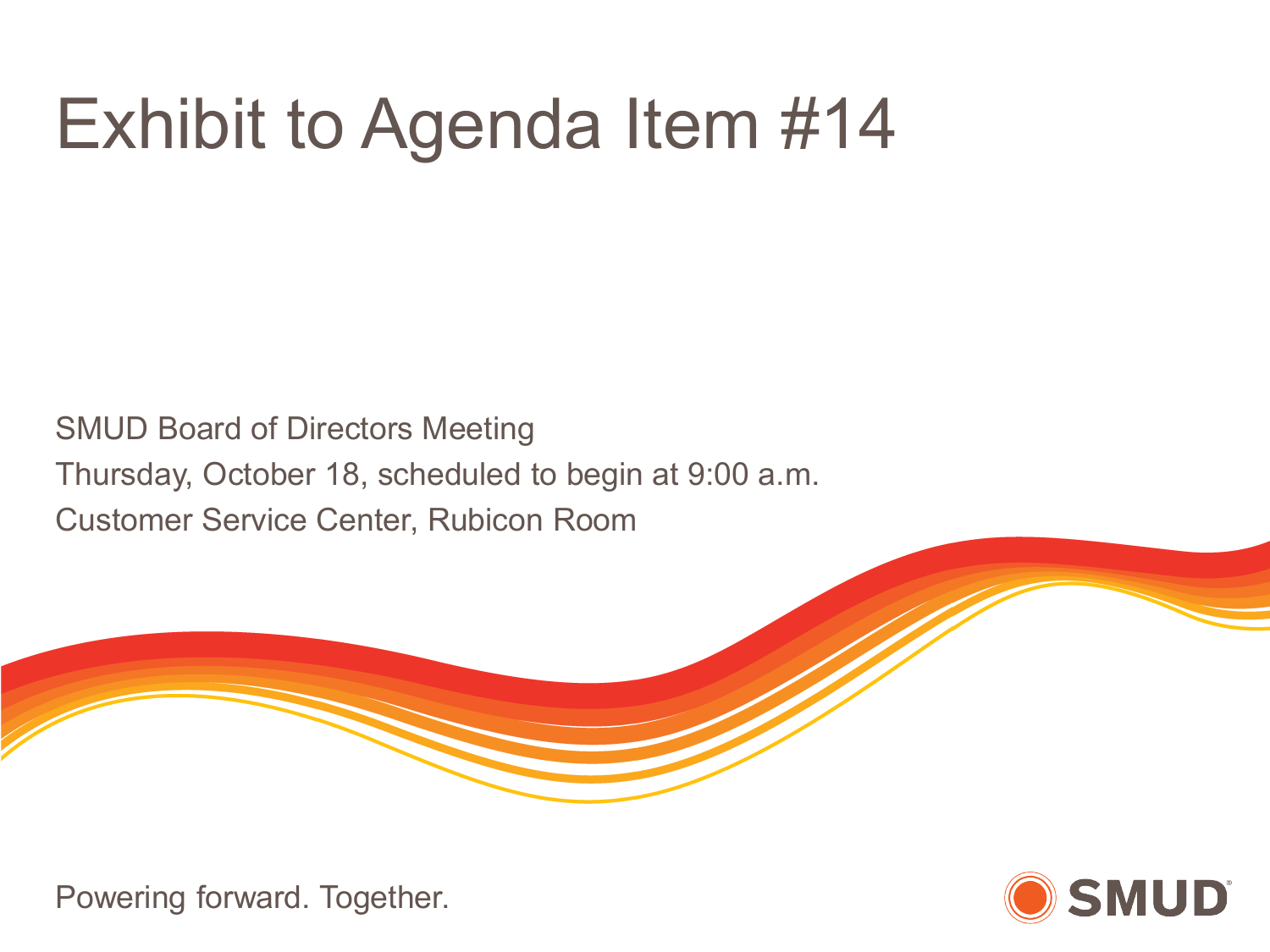### IRP Strategic Objectives

• Strategic objective was to establish long-term (2030, 2040 & 2050) carbon targets while balancing:

- Environmental Leadership
- Cost and Customer Impacts
- Reliability
- Local benefits
- IRP will be reassessed every 5 years to capture critical industry changes
	- IRP will be filed with the CEC
	- IRP includes an appendix with the process and schedule for preparing the next IRP, which will be filed with the CEC in April 2024
	- Monitor progress on IRP annually as part of SD-9 reporting



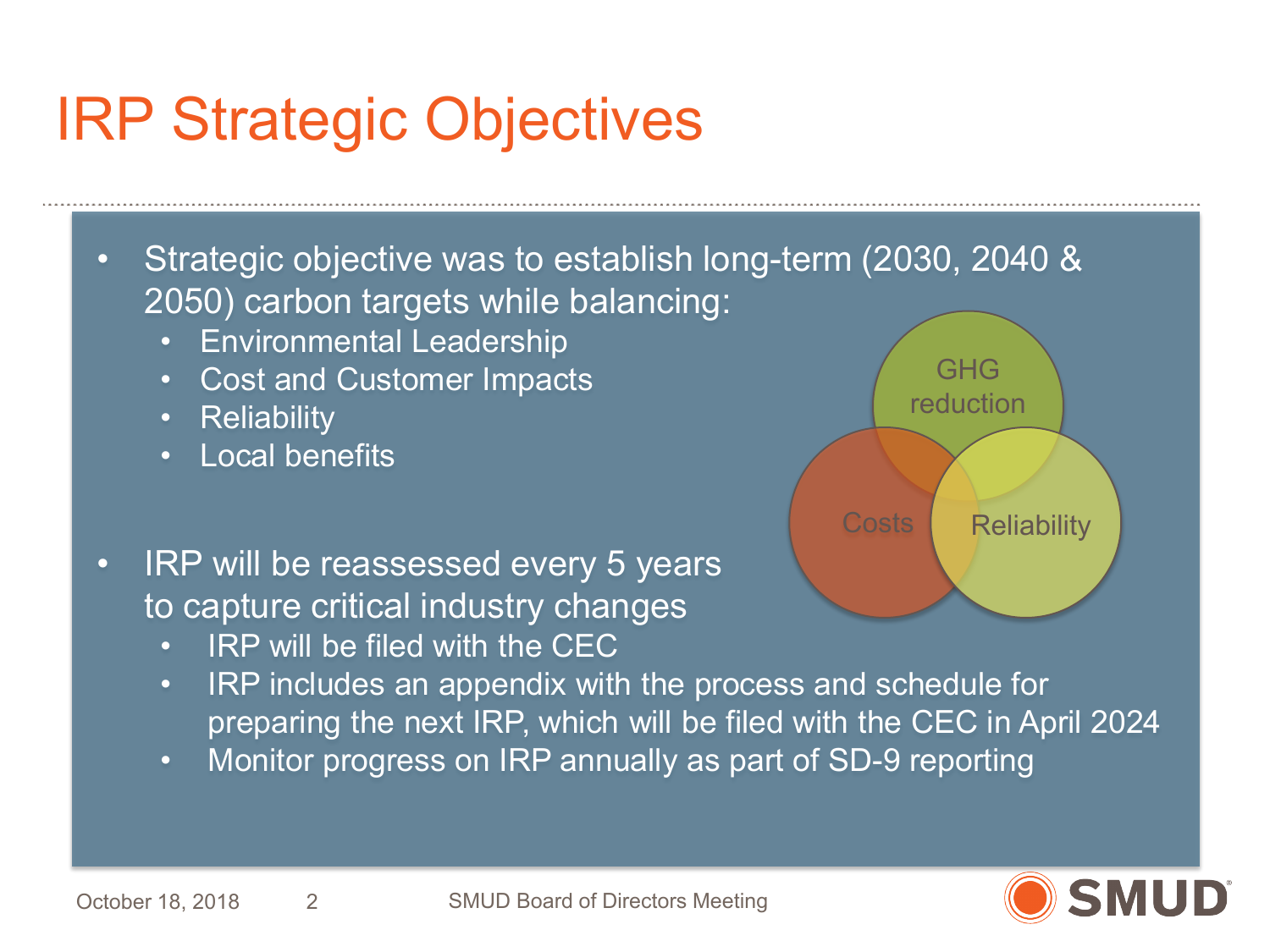### 2018 IRP process recap

| 1 <sup>st</sup> Board meeting                                  | 2 <sup>nd</sup> Board meeting                                  | 3 <sup>rd</sup> Board meeting                                                                                               | 4 <sup>th</sup> Board meeting                                                           | 5 <sup>th</sup> Board meeting                                                                                          |
|----------------------------------------------------------------|----------------------------------------------------------------|-----------------------------------------------------------------------------------------------------------------------------|-----------------------------------------------------------------------------------------|------------------------------------------------------------------------------------------------------------------------|
| April 4                                                        | June 6                                                         | <b>Aug. 1</b>                                                                                                               | Sept. 5                                                                                 | Oct. 2                                                                                                                 |
| • IRP objectives<br>and scenarios<br>• Board/public<br>comment | • High level<br>scenario results<br>• Board /public<br>comment | • Detailed<br>scenarios results<br>and staff<br>recommendation<br>• Public report<br>released<br>• Board/ public<br>comment | • Evaluate new<br>Option 3 and<br>address Board<br>questions<br>Board/public<br>comment | • Evaluate new<br>Option 4 and<br>address Board<br>questions.<br>• Draft SD-9<br>language<br>• Board/public<br>comment |

- IRP studied many options for setting new long-term GHG objectives while ensuring SMUD meets specific State and Board policy goals and planning targets, minimizes costs and customer rate impacts, ensures system reliability, and minimizes local emissions with early priority in disadvantaged communities.
- Board meeting Oct. 18 to approve SMUD's 2018 IRP



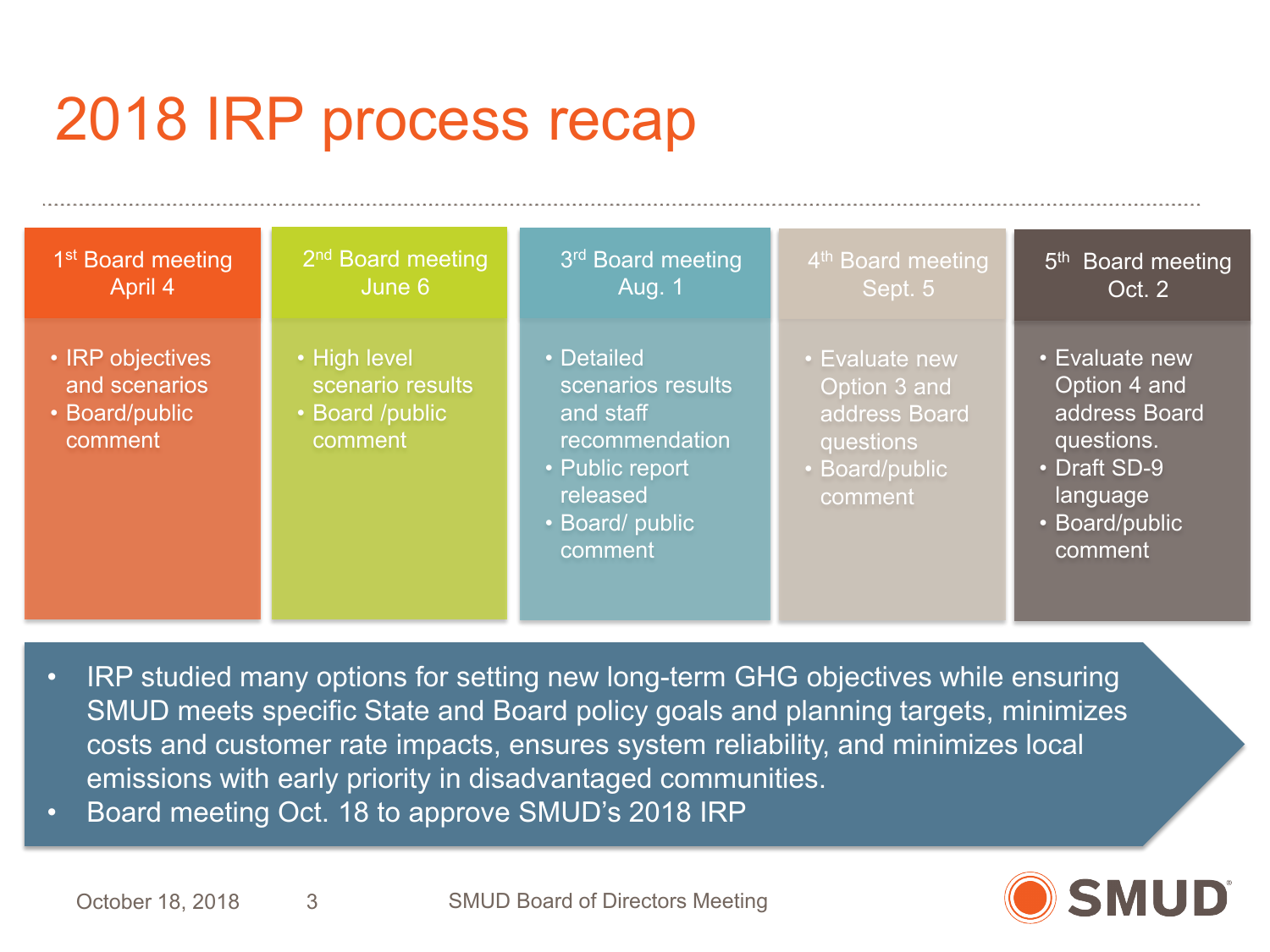### Final Options Considered

| <b>Option</b>                                      | (a)<br><b>Cumulative</b><br><b>Electrification &amp;</b><br><b>EE Spend</b><br>(2016 \$B) | (b)<br><b>Cumulative</b><br>Renewable/<br><b>Reliability Spend</b><br>(2016 \$B) | (c)<br><b>Cumulative</b><br><b>Offsets Spend</b><br>@ \$40/MT<br>(2016 \$B) | $(a) + (b) + (c)$<br><b>Cumulative</b><br><b>Total Spend</b><br>(2016 \$B) | 2040 Sac Area<br><b>GHG Emissions</b><br>(MMT) | 2040 Avg Electric<br><b>Bill Increase</b><br><b>over 2020</b><br>(\$/Month) |
|----------------------------------------------------|-------------------------------------------------------------------------------------------|----------------------------------------------------------------------------------|-----------------------------------------------------------------------------|----------------------------------------------------------------------------|------------------------------------------------|-----------------------------------------------------------------------------|
| 1 MMT                                              | \$1.7                                                                                     | \$4.8                                                                            | \$0.0                                                                       | \$6.5                                                                      | 4.9<br>(64% below 2020)                        | \$76 (74%)                                                                  |
| $\overline{2}$<br><b>750k MT</b>                   | \$1.7                                                                                     | \$5.1                                                                            | \$0.0                                                                       | \$6.8                                                                      | 4.9                                            | \$79 (77%)                                                                  |
| 2<br><b>500k MT</b>                                | \$1.7                                                                                     | \$5.4                                                                            | \$0.0                                                                       | \$7.1                                                                      | 4.9                                            | \$82(80%)                                                                   |
| $\overline{2}$<br><b>350k MT</b>                   | \$1.7                                                                                     | \$5.6                                                                            | \$0.0                                                                       | \$7.3                                                                      | 4.9                                            | \$83(81%)                                                                   |
| $\overline{4}$<br><b>350k MT</b><br><b>Offsets</b> | \$1.7                                                                                     | \$4.8                                                                            | \$0.2                                                                       | \$6.7                                                                      | 4.9                                            | \$78 (76%)                                                                  |

- Emissions in Option 2 are offset by non-local renewables
- Offsets in Option 4 produce same non-local GHG reduction as Option 2 but at much lower cost
- Sacramento area emissions stay at 4.9 MMT in 2040
- Long-term commitments to non-local renewables limit options for reducing bill impacts
	- Less local electrification investments would be primary means of mitigating bill impacts

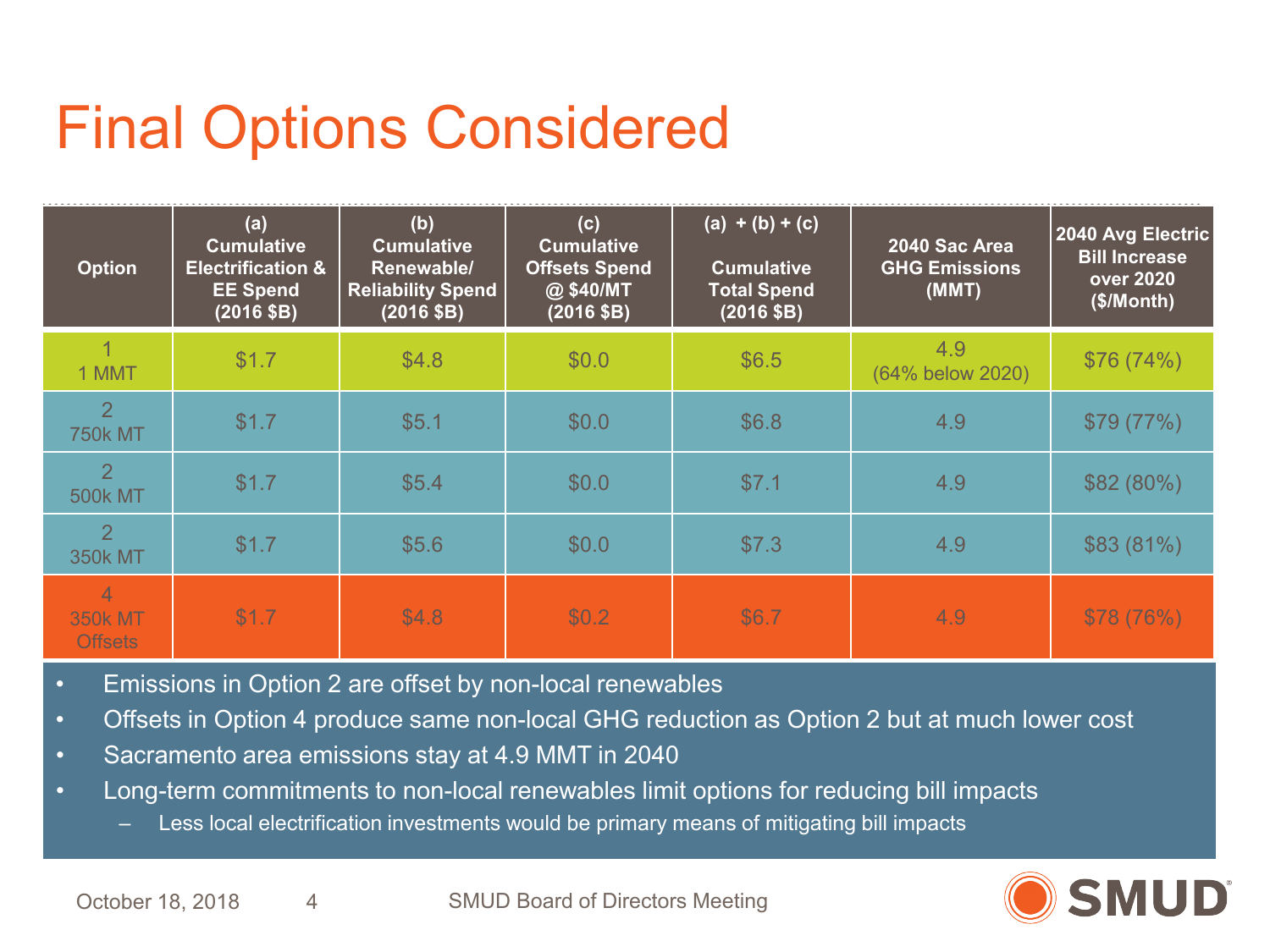### Rate and Bill Impacts



- Rate/bill impacts could be greater if renewable investments are needed earlier
- Prior to 2030, most customers will not have converted to electric transportation and building use and will see the rate increases but not the bill increases depicted on this chart
- Does not include rate impacts from other increased costs or investments

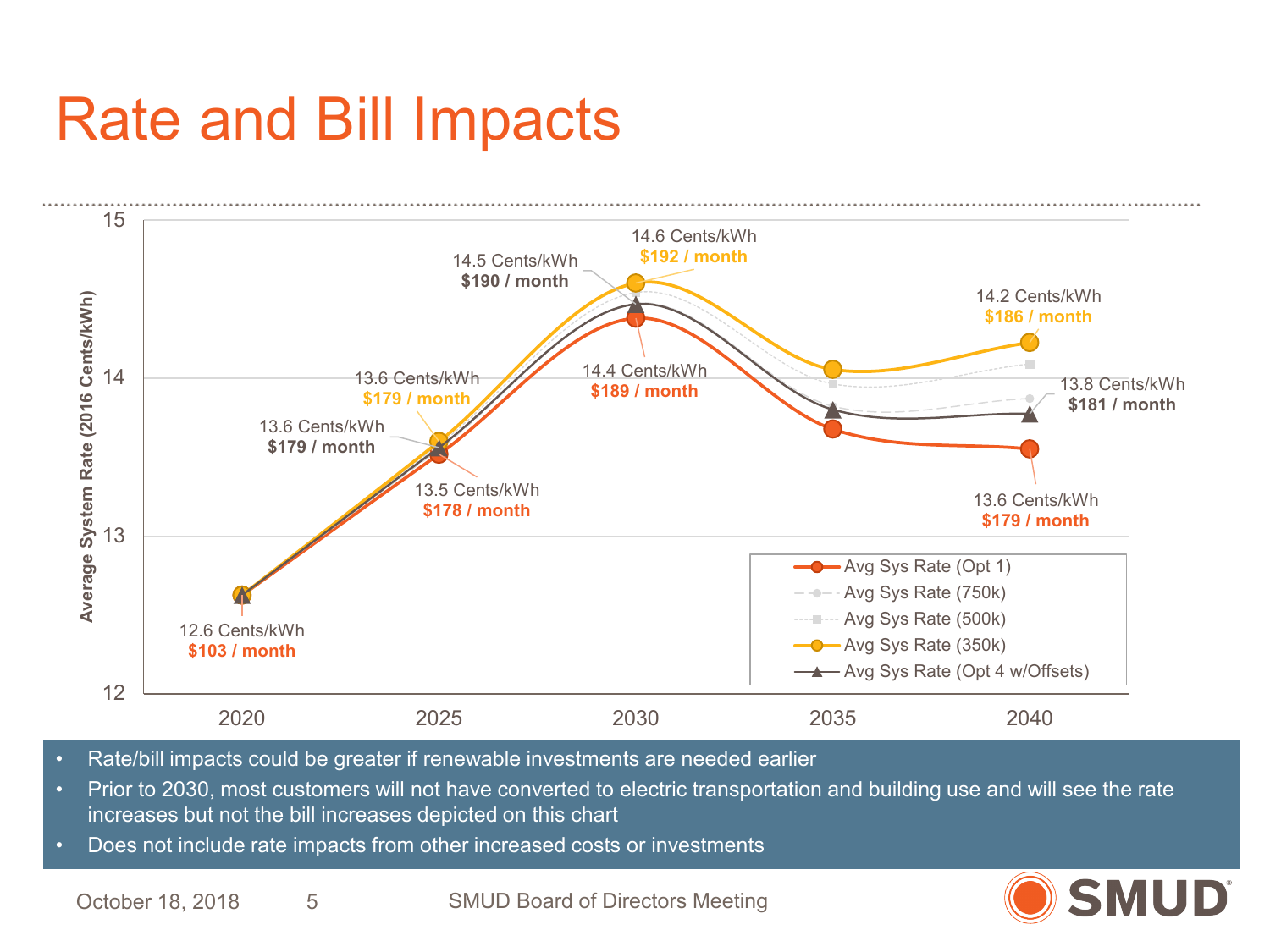## Key findings

#### **2018 IRP: Key findings**

- Carbon reduction
	- Use of natural gas generation is significantly reduced although natural gas capacity is still required for reliability
	- 57% reduction in SMUD emissions from 2020 to 2040
- Renewable expansion
	- Tripling of SMUD's current renewable portfolio with  $\sim$ 2,600 MW of new renewables
	- Addition of ~1,500 MW local solar PV
	- Addition of ~500 MW of local reliability resources
- **Flectrification** 
	- Local transportation and building electrification exceeds current State policy
	- Emissions from electrification loads are offset by additional renewables
	- Aggressive electrification reduces local GHG by ~65% and improves local air quality in Sacramento
- Costs and customer Impacts
	- Maintaining low rates encourages more transportation/building electrification
	- Local focus improves the Sacramento economy
	- Disadvantaged communities benefit from lower emissions
	- Cumulative spending will be \$6.5 to \$7.3 billion through 2040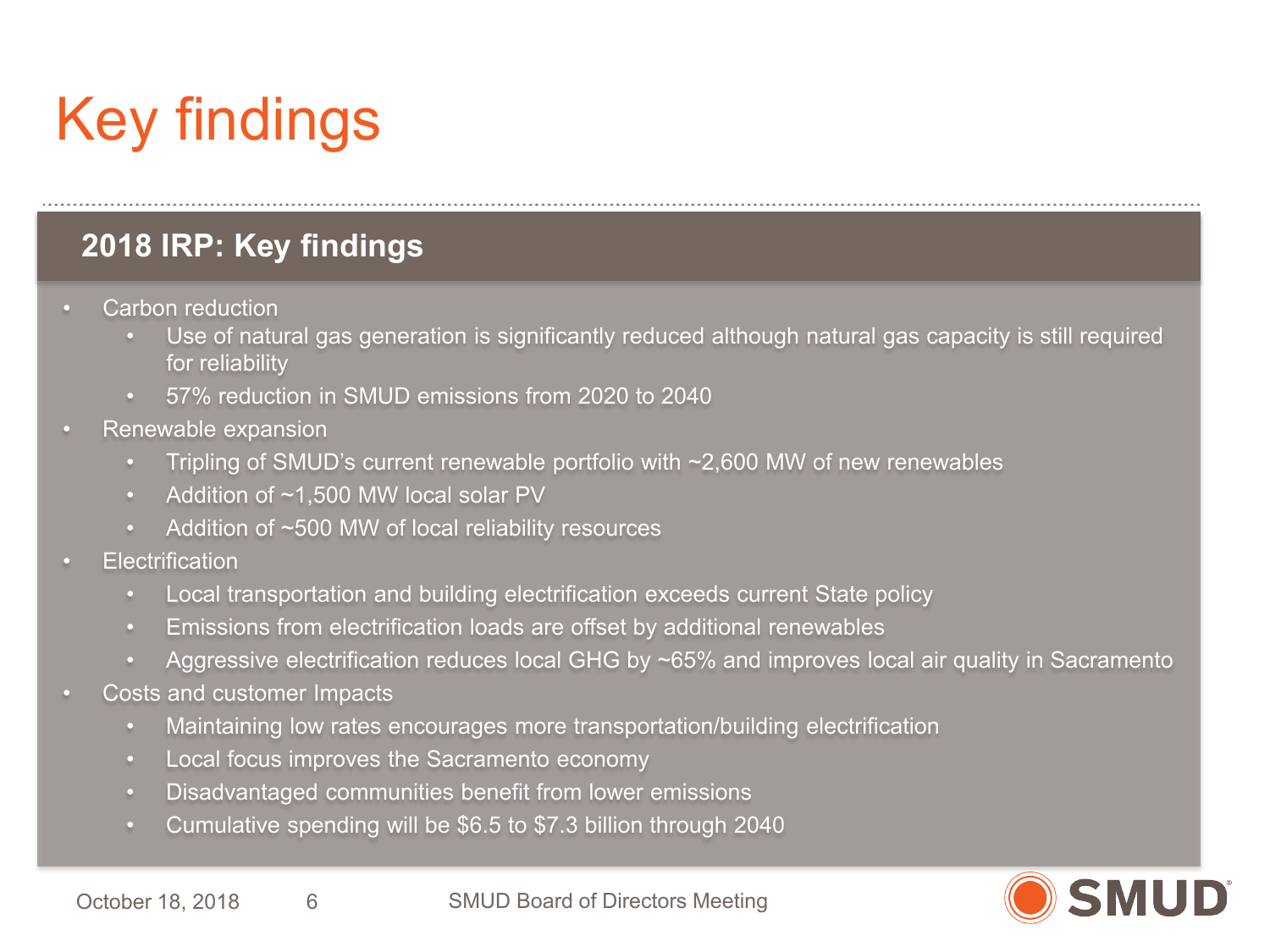## Public input

#### **Key themes**

- Appreciation that SMUD studied more aggressive GHG goals
- Support for more aggressive SMUD goals
	- Work toward zero carbon in 2040 and retire natural gas generation
	- Do more earlier
	- Lead the country in addressing climate change
	- Cost is secondary to GHG reduction
	- General support for Option 2 350k MT or Option 4 350k MT
- GHG and customer impacts
	- Consider additional subsidies for low income families
	- GHG is driving climate change
	- Local emissions create health concerns

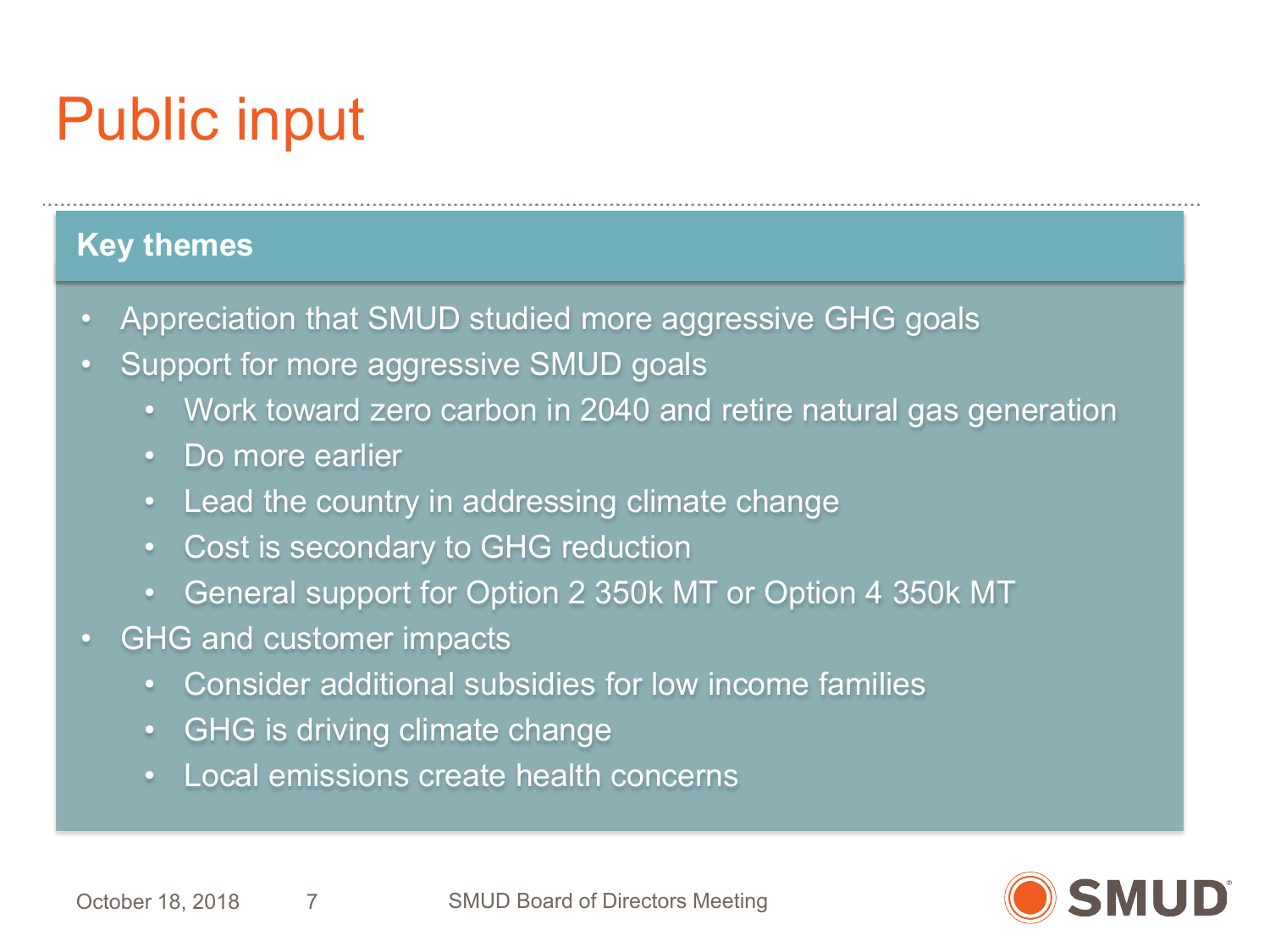### SD-9 Options

• **Option 1** – \$6.5 B total costs

- 1.35 Million MT by 2030
- Net Zero in 2040

### • **Option 2** – \$6.8-\$7.3 B total costs

- 1.35 Million MT by 2030
- Net Zero in 2040
	- Additional GHG reduction of 250/500/650k MT from investments in non-local renewables

### • **Option 4** – \$6.6 - \$6.7 B

- 1.35 Million MT by 2030
- Net Zero in 2040
	- Additional GHG reduction of 250/500/650k MT from purchasing offsets

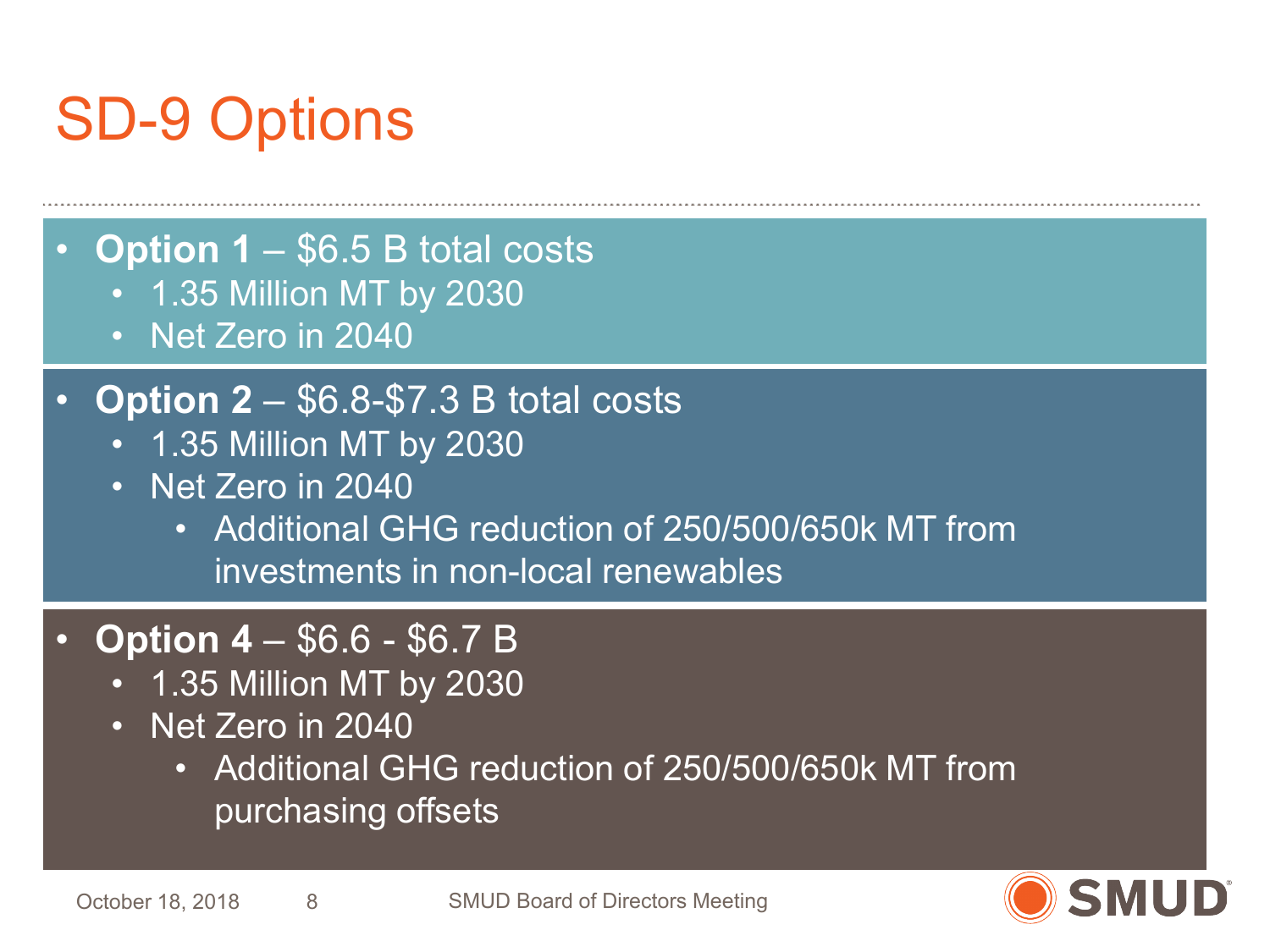### Staff Recommendation – Option 1

- Launches a substantial electrification effort in Sacramento resulting in a significant reduction in local GHG emissions
	- Maximizes local impact and benefits
- Leads the State's plan for decarbonizing the economy
- Moderates rate increases
	- Encourages more electrification
- Ensures local reliability
	- Significant reduction in natural gas plant operations which lowers emissions in disadvantaged communities
	- Utility scale battery storage investments
- Expands renewable investments above State goals
	- Maximizes use of local renewables
- Maintains flexibility without over committing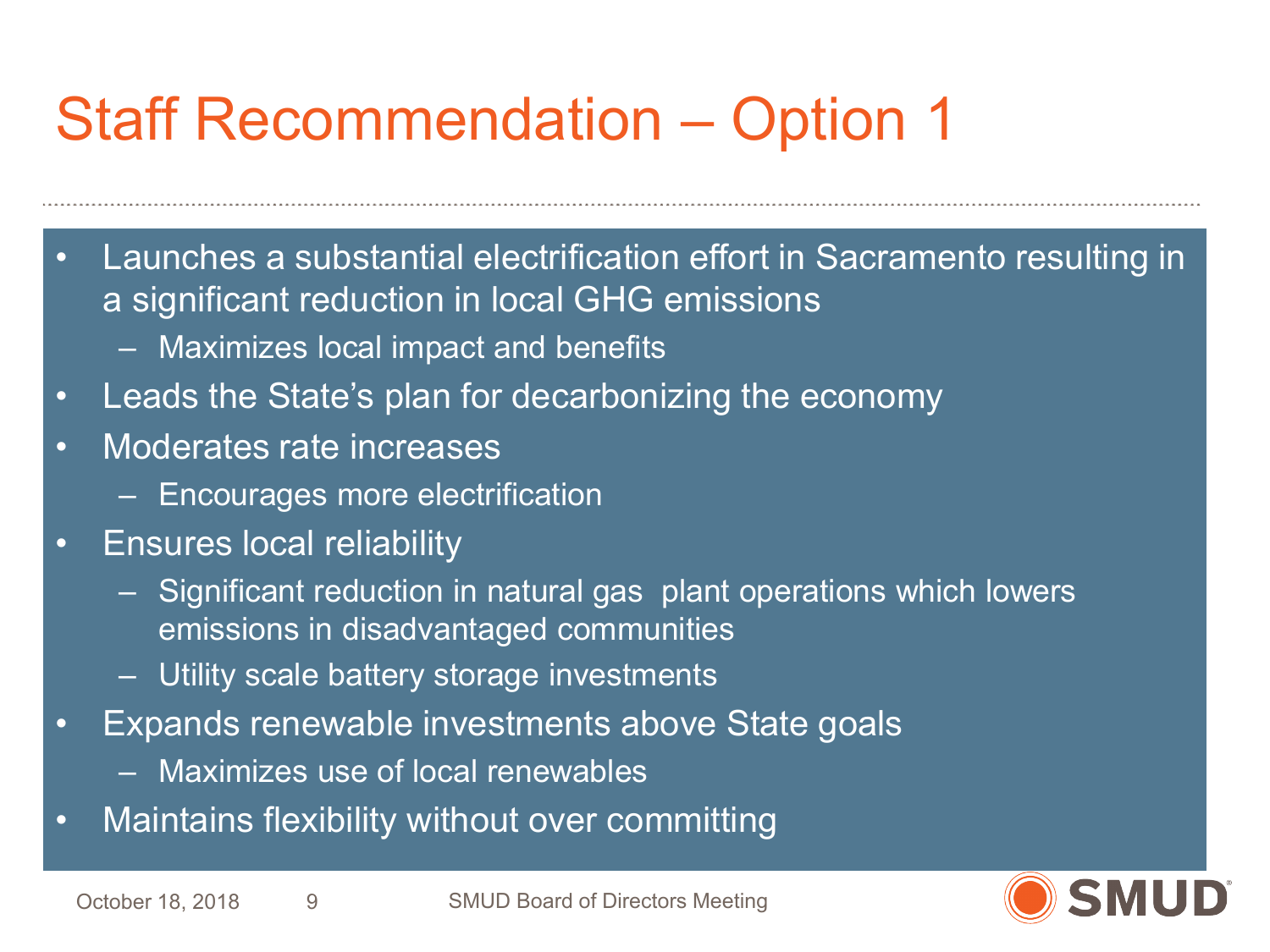### Draft SD-9 Language – Option 1

It is a core value of SMUD to provide its customer-owners with a sustainable power supply through the use of an integrated resource planning process. A sustainable power supply is defined as one that reduces SMUD's net long-term greenhouse gas (GHG) emissions to serve retail customer load to Net Zero by 2040. Net Zero is achieved through investments in vehicle and building electrification, energy efficiency, clean distributed resources, RPS eligible renewables, large hydro, and biogas. SMUD shall assure reliability of the system, minimize environmental impacts on land, habitat, water quality, and air quality, and maintain a competitive position relative to other California electricity providers.

To guide SMUD in its resource evaluation and investment, the Board sets the following interim goal:

| Year | <b>Net Greenhouse Gas Emissions</b> |  |
|------|-------------------------------------|--|
|      | (metric tons)                       |  |
| 2020 | 2,318,000                           |  |
| 2030 | 1,350,000                           |  |
| 2040 | Net Zero                            |  |
| 2050 | Net Zero                            |  |

b) Provide dependable renewable resources to meet 33% of SMUD's retail sales by 2020, 44% by 2024, 52% by 2027, and 60% of its retail sales by 2030 and thereafter, excluding additional renewable energy acquired for certain customer programs.

c) In meeting GHG reduction goals, SMUD shall emphasize local and regional environmental benefits.

d) SMUD will continue exploring additional opportunities to accelerate and reduce carbon in our region beyond the GHG goals in this policy.

e) Promote cost effective, clean distributed generation through SMUD programs.

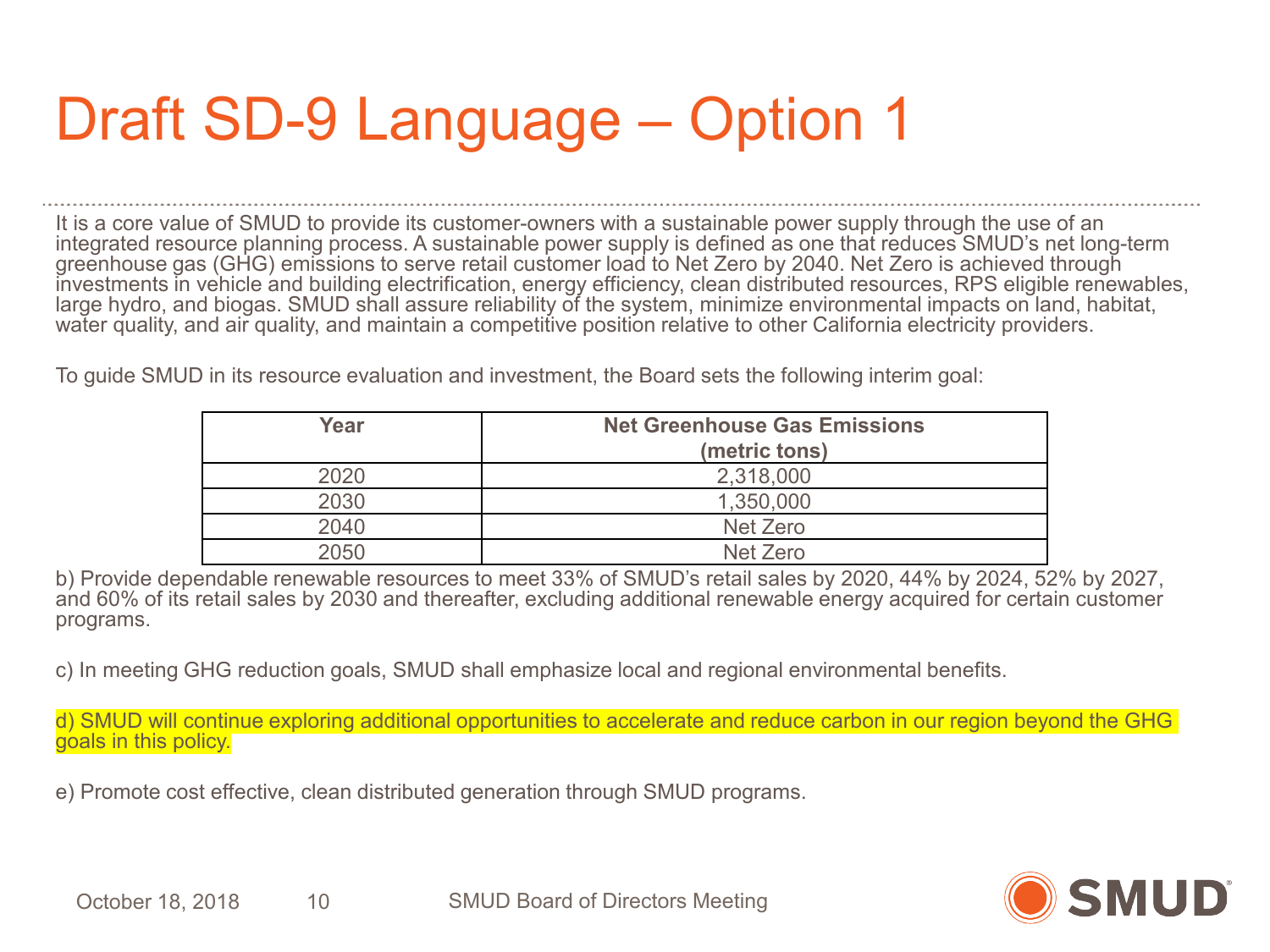### Draft SD-9 Language – Option 2

It is a core value of SMUD to provide its customer-owners with a sustainable power supply through the use of an integrated resource planning process. A sustainable power supply is defined as one that reduces SMUD's net long-term greenhouse gas (GHG) emissions to serve retail customer load to Net Zero by 2040. Net Zero is achieved through investments in vehicle and building electrification, energy efficiency, clean distributed resources, RPS eligible renewables, large hydro, and biogas. SMUD shall assure reliability of the system, minimize environmental impacts on land, habitat, water quality, and air quality, and maintain a competitive position relative to other California electricity providers.

To guide SMUD in its resource evaluation and investment, the Board sets the following interim goal:

| Year | <b>Net Greenhouse Gas Emissions</b> |  |
|------|-------------------------------------|--|
|      | (metric tons)                       |  |
| 2020 | 2,318,000                           |  |
| 2030 | 1,350,000                           |  |
| 2040 | Net Zero                            |  |
| 2050 | Net Zero                            |  |

b) Provide dependable renewable resources to meet 33% of SMUD's retail sales by 2020, 44% by 2024, 52% by 2027, and 60% of its retail sales by 2030 and thereafter, excluding additional renewable energy acquired for certain customer programs.

c) In meeting GHG reduction goals, SMUD shall emphasize local and regional environmental benefits.

d) In addition to achieving Net Zero by 2040, SMUD will purchase additional non-local renewables to reduce GHG by 250/500/650k MT by 2040.

e) SMUD will continue exploring additional opportunities to accelerate and reduce carbon in our region beyond the GHG goals in this policy.

f) Promote cost effective, clean distributed generation through SMUD programs.

SMUD Board of Directors Meeting October 18, 2018 11